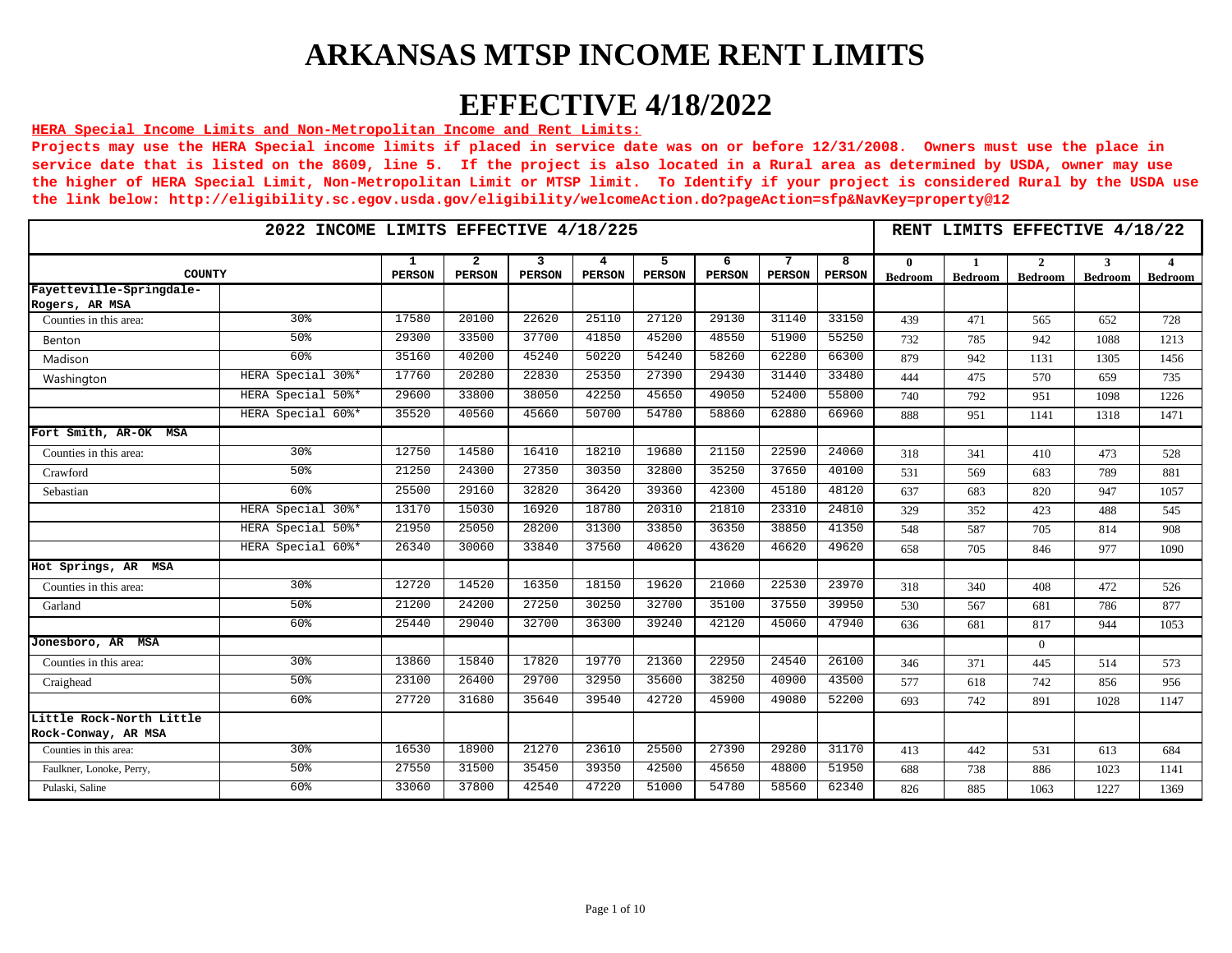## **EFFECTIVE 4/18/2022**

#### **HERA Special Income Limits and Non-Metropolitan Income and Rent Limits:**

|                                    |                   | RENT LIMITS EFFECTIVE 4/18/22 |                                 |                    |                    |                    |                    |                    |                    |                                |                |                     |                     |                                  |
|------------------------------------|-------------------|-------------------------------|---------------------------------|--------------------|--------------------|--------------------|--------------------|--------------------|--------------------|--------------------------------|----------------|---------------------|---------------------|----------------------------------|
| COUNTY                             |                   | 1<br><b>PERSON</b>            | $\overline{a}$<br><b>PERSON</b> | 3<br><b>PERSON</b> | 4<br><b>PERSON</b> | 5<br><b>PERSON</b> | 6<br><b>PERSON</b> | 7<br><b>PERSON</b> | 8<br><b>PERSON</b> | $\mathbf{0}$<br><b>Bedroom</b> | <b>Bedroom</b> | 2<br><b>Bedroom</b> | 3<br><b>Bedroom</b> | $\overline{4}$<br><b>Bedroom</b> |
| Memphis, TN-MS-AR MSA              |                   |                               |                                 |                    |                    |                    |                    |                    |                    |                                |                |                     |                     |                                  |
| Counties in this area:             | 30%               | 16140                         | 18450                           | 20760              | 23040              | 24900              | 26730              | 28590              | 30420              | 403                            | 432            | 519                 | 599                 | 668                              |
| Crittenden                         | 50 <sup>8</sup>   | 26900                         | 30750                           | 34600              | 38400              | 41500              | 44550              | 47650              | 50700              | 672                            | 720            | 865                 | 998                 | 1113                             |
|                                    | 60%               | 32280                         | 36900                           | 41520              | 46080              | 49800              | 53460              | 57180              | 60840              | 807                            | 864            | 1038                | 1198                | 1336                             |
|                                    | HERA Special 30%* | 17100                         | 19560                           | 21990              | 24420              | 26400              | 28350              | 30300              | 32250              | 427                            | 458            | 549                 | 635                 | 708                              |
|                                    | HERA Special 50%* | 28500                         | 32600                           | 36650              | 40700              | 44000              | 47250              | 50500              | 53750              | 712                            | 763            | 916                 | 1058                | 1181                             |
|                                    | HERA Special 60%* | 34200                         | 39120                           | 43980              | 48840              | 52800              | 56700              | 60600              | 64500              | 855                            | 916            | 1099                | 1270                | 1417                             |
| Pine Bluff, AR MSA                 |                   |                               |                                 |                    |                    |                    |                    |                    |                    |                                |                |                     |                     |                                  |
| Counties in this area:             | 30%               | 12660                         | 14460                           | 16260              | 18060              | 19530              | 20970              | 22410              | 23850              | 316                            | 339            | 406                 | 469                 | 524                              |
| Cleveland, Jefferson, Lincoln      | 50%               | 21100                         | 24100                           | 27100              | 30100              | 32550              | 34950              | 37350              | 39750              | 527                            | 565            | 677                 | 783                 | 873                              |
|                                    | 60%               | 25320                         | 28920                           | 32520              | 36120              | 39060              | 41940              | 44820              | 47700              | 633                            | 678            | 813                 | 939                 | 1048                             |
| Texarkana, TX-Texarkana, AR<br>MSA |                   |                               |                                 |                    |                    |                    |                    |                    |                    |                                |                |                     |                     |                                  |
| Counties in this area:             | 30%               | 14310                         | 14640                           | 16470              | 18270              | 19740              | 21210              | 22680              | 24120              | 357                            | 361            | 411                 | 475                 | 530                              |
| Miller                             | 50 <sup>8</sup>   | 23850                         | 27250                           | 30650              | 34050              | 36800              | 39500              | 42250              | 44950              | 596                            | 638            | 766                 | 885                 | 987                              |
|                                    | 60 <sup>8</sup>   | 28620                         | 29280                           | 32940              | 36540              | 39480              | 42420              | 45360              | 48240              | 715                            | 723            | 823                 | 950                 | 1060                             |
|                                    | HERA Special 30%* | 15000                         | 17130                           | 19260              | 21390              | 23130              | 24840              | 26550              | 28260              | 375                            | 428            | 481                 | 534                 | 578                              |
|                                    | HERA Special 50%* | 25000                         | 28550                           | 32100              | 35650              | 38550              | 41400              | 44250              | 47100              | 625                            | 713            | 802                 | 891                 | 963                              |
|                                    | HERA Special 60%* | 30000                         | 34260                           | 38520              | 42780              | 46260              | 49680              | 53100              | 56520              | 750                            | 856            | 963                 | 1069                | 1156                             |
| Arkansas County, AR                |                   |                               |                                 |                    |                    |                    |                    |                    |                    |                                |                |                     |                     |                                  |
|                                    | 30 <sup>8</sup>   | 12780                         | 14610                           | 16440              | 18240              | 19710              | 21180              | 22620              | 24090              | 319                            | 342            | 411                 | 474                 | 529                              |
|                                    | 50%               | 21300                         | 24350                           | 27400              | 30400              | 32850              | 35300              | 37700              | 40150              | 532                            | 570            | 685                 | 790                 | 882                              |
|                                    | 60%               | 25560                         | 29220                           | 32880              | 36480              | 39420              | 42360              | 45240              | 48180              | 639                            | 684            | 822                 | 948                 | 1059                             |
| Ashley County, AR                  |                   |                               |                                 |                    |                    |                    |                    |                    |                    |                                |                |                     |                     |                                  |
|                                    | 30%               | 12720                         | 14520                           | 16350              | 18150              | 19620              | 21060              | 22530              | 23970              | 318                            | 340            | 408                 | 472                 | 526                              |
|                                    | 50%               | 21200                         | 24200                           | 27250              | 30250              | 32700              | 35100              | 37550              | 39950              | 530                            | 567            | 681                 | 786                 | 877                              |
|                                    | 60%               | 25440                         | 29040                           | 32700              | 36300              | 39240              | 42120              | 45060              | 47940              | 636                            | 681            | 817                 | 944                 | 1053                             |
| Baxter County, AR                  |                   |                               |                                 |                    |                    |                    |                    |                    |                    |                                |                |                     |                     |                                  |
|                                    | 30%               | 12660                         | 14460                           | 16260              | 18060              | 19530              | 20970              | 22410              | 23850              | 316                            | 339            | 406                 | 469                 | 524                              |
|                                    | 50%               | 21100                         | 24100                           | 27100              | 30100              | 32550              | 34950              | 37350              | 39750              | 527                            | 565            | 677                 | 783                 | 873                              |
|                                    | 60%               | 25320                         | 28920                           | 32520              | 36120              | 39060              | 41940              | 44820              | 47700              | 633                            | 678            | 813                 | 939                 | 1048                             |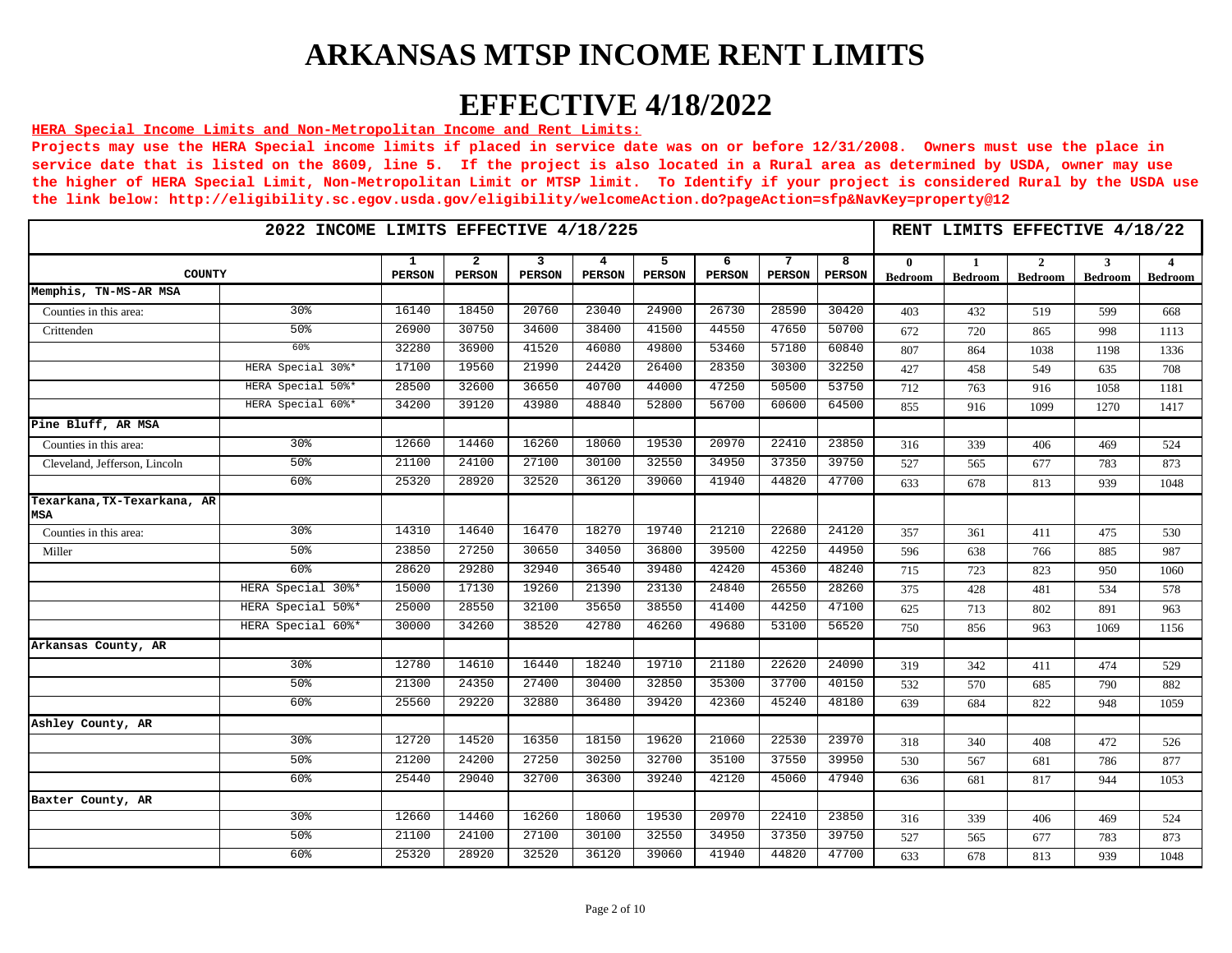## **EFFECTIVE 4/18/2022**

#### **HERA Special Income Limits and Non-Metropolitan Income and Rent Limits:**

|                    | 2022 INCOME LIMITS EFFECTIVE 4/18/225<br>5<br>7<br>1<br>$\overline{2}$<br>3<br>6<br>4<br>COUNTY |        |               |               |               |               |               |               |                    |                                |                      | RENT LIMITS EFFECTIVE 4/18/22  |                     |              |
|--------------------|-------------------------------------------------------------------------------------------------|--------|---------------|---------------|---------------|---------------|---------------|---------------|--------------------|--------------------------------|----------------------|--------------------------------|---------------------|--------------|
|                    |                                                                                                 | PERSON | <b>PERSON</b> | <b>PERSON</b> | <b>PERSON</b> | <b>PERSON</b> | <b>PERSON</b> | <b>PERSON</b> | 8<br><b>PERSON</b> | $\mathbf{0}$<br><b>Bedroom</b> | -1<br><b>Bedroom</b> | $\mathbf{2}$<br><b>Bedroom</b> | 3<br><b>Bedroom</b> | 4<br>Bedroom |
| Boone County, AR   |                                                                                                 |        |               |               |               |               |               |               |                    |                                |                      |                                |                     |              |
|                    | 30 <sup>8</sup>                                                                                 | 12660  | 14460         | 16260         | 18060         | 19530         | 20970         | 22410         | 23850              | 316                            | 339                  | 406                            | 469                 | 524          |
|                    | 50 <sup>8</sup>                                                                                 | 21100  | 24100         | 27100         | 30100         | 32550         | 34950         | 37350         | 39750              | 527                            | 565                  | 677                            | 783                 | 873          |
|                    | 60%                                                                                             | 25320  | 28920         | 32520         | 36120         | 39060         | 41940         | 44820         | 47700              | 633                            | 678                  | 813                            | 939                 | 1048         |
| Bradley County, AR |                                                                                                 |        |               |               |               |               |               |               |                    |                                |                      |                                |                     |              |
|                    | 30 <sup>8</sup>                                                                                 | 12660  | 14460         | 16260         | 18060         | 19530         | 20970         | 22410         | 23850              | 316                            | 339                  | 406                            | 469                 | 524          |
|                    | 50%                                                                                             | 21100  | 24100         | 27100         | 30100         | 32550         | 34950         | 37350         | 39750              | 527                            | 565                  | 677                            | 783                 | 873          |
|                    | 60 <sup>8</sup>                                                                                 | 25320  | 28920         | 32520         | 36120         | 39060         | 41940         | 44820         | 47700              | 633                            | 678                  | 813                            | 939                 | 1048         |
| Calhoun County, AR |                                                                                                 |        |               |               |               |               |               |               |                    |                                |                      |                                |                     |              |
|                    | 30%                                                                                             | 12960  | 14790         | 16650         | 18480         | 19980         | 21450         | 22920         | 24420              | 324                            | 346                  | 416                            | 480                 | 536          |
|                    | 50 <sup>8</sup>                                                                                 | 21600  | 24650         | 27750         | 30800         | 33300         | 35750         | 38200         | 40700              | 540                            | 578                  | 693                            | 801                 | 893          |
|                    | 60 <sup>8</sup>                                                                                 | 25920  | 29580         | 33300         | 36960         | 39960         | 42900         | 45840         | 48840              | 648                            | 693                  | 832                            | 961                 | 1072         |
|                    | HERA Special 30%*                                                                               | 13920  | 15900         | 17880         | 19860         | 21450         | 23040         | 24630         | 26220              | 348                            | 397                  | 447                            | 496                 | 536          |
|                    | HERA Special 50%*                                                                               | 23200  | 26500         | 29800         | 33100         | 35750         | 38400         | 41050         | 43700              | 580                            | 662                  | 745                            | 827                 | 893          |
|                    | HERA Special 60%*                                                                               | 27840  | 31800         | 35760         | 39720         | 42900         | 46080         | 49260         | 52440              | 696                            | 795                  | 894                            | 993                 | 1072         |
| Carroll County, AR |                                                                                                 |        |               |               |               |               |               |               |                    |                                |                      |                                |                     |              |
|                    | 30 <sup>8</sup>                                                                                 | 13230  | 15120         | 17010         | 18870         | 20400         | 21900         | 23400         | 24930              | 330                            | 354                  | 425                            | 490                 | 547          |
|                    | 50 <sup>8</sup>                                                                                 | 22050  | 25200         | 28350         | 31450         | 34000         | 36500         | 39000         | 41550              | 551                            | 590                  | 708                            | 818                 | 912          |
|                    | 60 <sup>8</sup>                                                                                 | 26460  | 30240         | 34020         | 37740         | 40800         | 43800         | 46800         | 49860              | 661                            | 708                  | 850                            | 981                 | 1095         |
| Chicot County, AR  |                                                                                                 |        |               |               |               |               |               |               |                    |                                |                      |                                |                     |              |
|                    | 30%                                                                                             | 12660  | 14460         | 16260         | 18060         | 19530         | 20970         | 22410         | 23850              | 316                            | 339                  | 406                            | 469                 | 524          |
|                    | 50 <sup>8</sup>                                                                                 | 21100  | 24100         | 27100         | 30100         | 32550         | 34950         | 37350         | 39750              | 527                            | 565                  | 677                            | 783                 | 873          |
|                    | 60 <sup>8</sup>                                                                                 | 25320  | 28920         | 32520         | 36120         | 39060         | 41940         | 44820         | 47700              | 633                            | 678                  | 813                            | 939                 | 1048         |
| Clark County, AR   |                                                                                                 |        |               |               |               |               |               |               |                    |                                |                      |                                |                     |              |
|                    | 30 <sup>8</sup>                                                                                 | 13740  | 15690         | 17640         | 19590         | 21180         | 22740         | 24300         | 25860              | 343                            | 367                  | 441                            | 509                 | 568          |
|                    | 50 <sup>8</sup>                                                                                 | 22900  | 26150         | 29400         | 32650         | 35300         | 37900         | 40500         | 43100              | 572                            | 613                  | 735                            | 849                 | 947          |
|                    | 60 <sup>8</sup>                                                                                 | 27480  | 31380         | 35280         | 39180         | 42360         | 45480         | 48600         | 51720              | 687                            | 735                  | 882                            | 1019                | 1137         |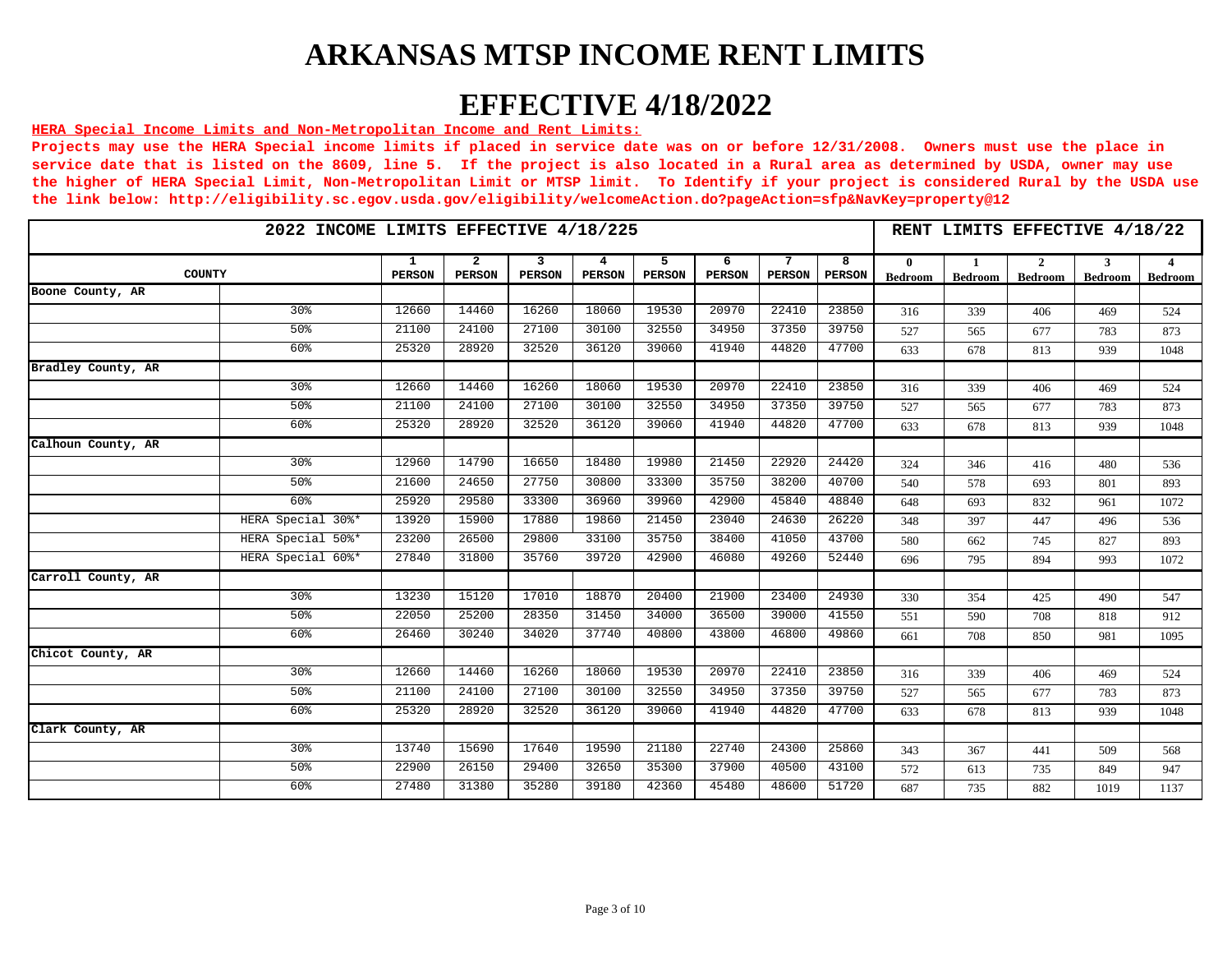## **EFFECTIVE 4/18/2022**

#### **HERA Special Income Limits and Non-Metropolitan Income and Rent Limits:**

| 2022 INCOME LIMITS EFFECTIVE 4/18/225 |                    |                                 |                                 | RENT LIMITS EFFECTIVE 4/18/22 |                    |                    |                    |                    |                                |               |                     |              |                     |
|---------------------------------------|--------------------|---------------------------------|---------------------------------|-------------------------------|--------------------|--------------------|--------------------|--------------------|--------------------------------|---------------|---------------------|--------------|---------------------|
| COUNTY                                | 1<br><b>PERSON</b> | $\overline{2}$<br><b>PERSON</b> | $\overline{3}$<br><b>PERSON</b> | 4<br><b>PERSON</b>            | 5<br><b>PERSON</b> | 6<br><b>PERSON</b> | 7<br><b>PERSON</b> | 8<br><b>PERSON</b> | $\mathbf{0}$<br><b>Bedroom</b> | -1<br>Bedroom | 2<br><b>Bedroom</b> | 3<br>Bedroom | 4<br><b>Bedroom</b> |
| Clay County, AR                       |                    |                                 |                                 |                               |                    |                    |                    |                    |                                |               |                     |              |                     |
| 30 <sup>8</sup>                       | 12660              | 14460                           | 16260                           | 18060                         | 19530              | 20970              | 22410              | 23850              | 316                            | 339           | 406                 | 469          | 524                 |
| 50%                                   | 21100              | 24100                           | 27100                           | 30100                         | 32550              | 34950              | 37350              | 39750              | 527                            | 565           | 677                 | 783          | 873                 |
| 60%                                   | 25320              | 28920                           | 32520                           | 36120                         | 39060              | 41940              | 44820              | 47700              | 633                            | 678           | 813                 | 939          | 1048                |
| Cleburne County, AR                   |                    |                                 |                                 |                               |                    |                    |                    |                    |                                |               |                     |              |                     |
| 30 <sup>8</sup>                       | 12870              | 14700                           | 16530                           | 18360                         | 19830              | 21300              | 22770              | 24240              | 321                            | 344           | 413                 | 477          | 532                 |
| 50 <sup>8</sup>                       | 21450              | 24500                           | 27550                           | 30600                         | 33050              | 35500              | 37950              | 40400              | 536                            | 574           | 688                 | 795          | 887                 |
| 60 <sup>8</sup>                       | 25740              | 29400                           | 33060                           | 36720                         | 39660              | 42600              | 45540              | 48480              | 643                            | 689           | 826                 | 954          | 1065                |
| Columbia County, AR                   |                    |                                 |                                 |                               |                    |                    |                    |                    |                                |               |                     |              |                     |
| 30 <sup>8</sup>                       | 12660              | 14460                           | 16260                           | 18060                         | 19530              | 20970              | 22410              | 23850              | 316                            | 339           | 406                 | 469          | 524                 |
| 50 <sup>8</sup>                       | 21100              | 24100                           | 27100                           | 30100                         | 32550              | 34950              | 37350              | 39750              | 527                            | 565           | 677                 | 783          | 873                 |
| 60 <sup>8</sup>                       | 25320              | 28920                           | 32520                           | 36120                         | 39060              | 41940              | 44820              | 47700              | 633                            | 678           | 813                 | 939          | 1048                |
| Conway County                         |                    |                                 |                                 |                               |                    |                    |                    |                    |                                |               |                     |              |                     |
| 30 <sup>o</sup>                       | 12870              | 14700                           | 16530                           | 18360                         | 19830              | 21300              | 22770              | 24240              | 321                            | 344           | 413                 | 477          | 532                 |
| 50 <sup>8</sup>                       | 21450              | 24500                           | 27550                           | 30600                         | 33050              | 35500              | 37950              | 40400              | 536                            | 574           | 688                 | 795          | 887                 |
| 60 <sup>8</sup>                       | 25740              | 29400                           | 33060                           | 36720                         | 39660              | 42600              | 45540              | 48480              | 643                            | 689           | 826                 | 954          | 1065                |
| Cross County, AR                      |                    |                                 |                                 |                               |                    |                    |                    |                    |                                |               |                     |              |                     |
| 30 <sup>8</sup>                       | 13380              | 15270                           | 17190                           | 19080                         | 20610              | 22140              | 23670              | 25200              | 334                            | 358           | 429                 | 496          | 553                 |
| 50 <sup>8</sup>                       | 22300              | 25450                           | 28650                           | 31800                         | 34350              | 36900              | 39450              | 42000              | 557                            | 596           | 716                 | 826          | 922                 |
| 60%                                   | 26760              | 30540                           | 34380                           | 38160                         | 41220              | 44280              | 47340              | 50400              | 669                            | 716           | 859                 | 992          | 1107                |
| Dallas County, AR                     |                    |                                 |                                 |                               |                    |                    |                    |                    |                                |               |                     |              |                     |
| 30 <sup>8</sup>                       | 12660              | 14460                           | 16260                           | 18060                         | 19530              | 20970              | 22410              | 23850              | 316                            | 339           | 406                 | 469          | 524                 |
| 50%                                   | 21100              | 24100                           | 27100                           | 30100                         | 32550              | 34950              | 37350              | 39750              | 527                            | 565           | 677                 | 783          | 873                 |
| 60 <sup>8</sup>                       | 25320              | 28920                           | 32520                           | 36120                         | 39060              | 41940              | 44820              | 47700              | 633                            | 678           | 813                 | 939          | 1048                |
| Desha County, AR                      |                    |                                 |                                 |                               |                    |                    |                    |                    |                                |               |                     |              |                     |
| 30%                                   | 12660              | 14460                           | 16260                           | 18060                         | 19530              | 20970              | 22410              | 23850              | 316                            | 339           | 406                 | 469          | 524                 |
| 50 <sub>8</sub>                       | 21100              | 24100                           | 27100                           | 30100                         | 32550              | 34950              | 37350              | 39750              | 527                            | 565           | 677                 | 783          | 873                 |
| 60%                                   | 25320              | 28920                           | 32520                           | 36120                         | 39060              | 41940              | 44820              | 47700              | 633                            | 678           | 813                 | 939          | 1048                |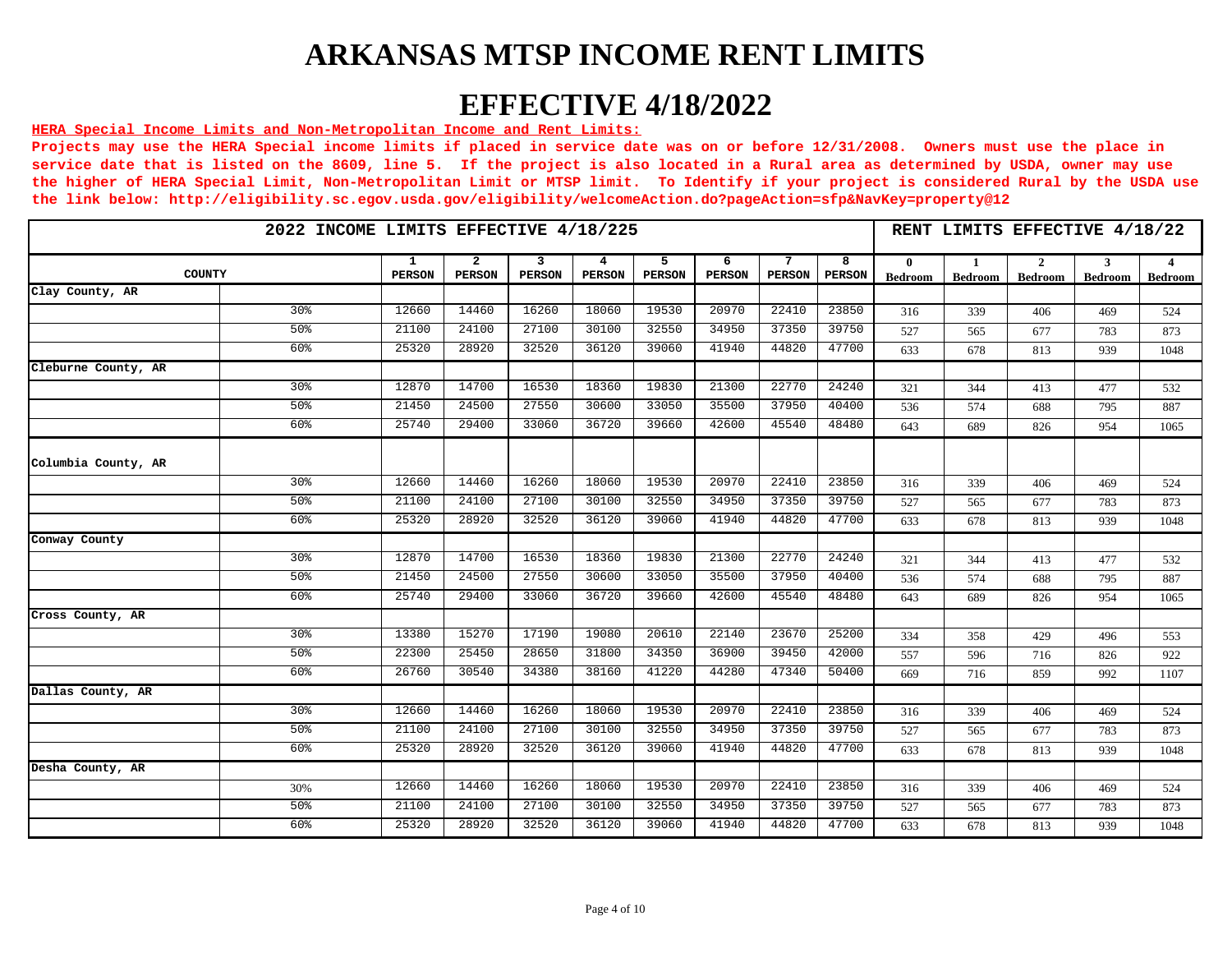## **EFFECTIVE 4/18/2022**

#### **HERA Special Income Limits and Non-Metropolitan Income and Rent Limits:**

|                       | 2022 INCOME LIMITS EFFECTIVE 4/18/225<br>7<br>$\mathbf{2}$<br>3<br>5<br>6<br>1<br>4<br>COUNTY<br><b>PERSON</b><br><b>PERSON</b><br><b>PERSON</b><br><b>PERSON</b><br><b>PERSON</b><br><b>PERSON</b><br><b>PERSON</b> |       |       |       |       |       |       |                    |                                |                      |                                  |                     | RENT LIMITS EFFECTIVE 4/18/22 |
|-----------------------|----------------------------------------------------------------------------------------------------------------------------------------------------------------------------------------------------------------------|-------|-------|-------|-------|-------|-------|--------------------|--------------------------------|----------------------|----------------------------------|---------------------|-------------------------------|
|                       |                                                                                                                                                                                                                      |       |       |       |       |       |       | 8<br><b>PERSON</b> | $\mathbf{0}$<br><b>Bedroom</b> | -1<br><b>Bedroom</b> | $\overline{2}$<br><b>Bedroom</b> | 3<br><b>Bedroom</b> | $\overline{4}$<br>Bedroom     |
| Drew County, AR       |                                                                                                                                                                                                                      |       |       |       |       |       |       |                    |                                |                      |                                  |                     |                               |
| 30%                   | 13290                                                                                                                                                                                                                | 15180 | 17070 | 18960 | 20490 | 22020 | 23520 | 25050              | 332                            | 355                  | 426                              | 493                 | 550                           |
| 50 <sup>8</sup>       | 22150                                                                                                                                                                                                                | 25300 | 28450 | 31600 | 34150 | 36700 | 39200 | 41750              | 553                            | 593                  | 711                              | 821                 | 917                           |
| 60%                   | 26580                                                                                                                                                                                                                | 30360 | 34140 | 37920 | 40980 | 44040 | 47040 | 50100              | 664                            | 711                  | 853                              | 986                 | 1101                          |
| Franklin County, AR   |                                                                                                                                                                                                                      |       |       |       |       |       |       |                    |                                |                      |                                  |                     |                               |
| 30%                   | 12660                                                                                                                                                                                                                | 14460 | 16260 | 18060 | 19530 | 20970 | 22410 | 23850              | 316                            | 339                  | 406                              | 469                 | 524                           |
| 50%                   | 21100                                                                                                                                                                                                                | 24100 | 27100 | 30100 | 32550 | 34950 | 37350 | 39750              | 527                            | 565                  | 677                              | 783                 | 873                           |
| 60 <sup>8</sup>       | 25320                                                                                                                                                                                                                | 28920 | 32520 | 36120 | 39060 | 41940 | 44820 | 47700              | 633                            | 678                  | 813                              | 939                 | 1048                          |
| Fulton County, AR     |                                                                                                                                                                                                                      |       |       |       |       |       |       |                    |                                |                      |                                  |                     |                               |
| 30%                   | 12660                                                                                                                                                                                                                | 14460 | 16260 | 18060 | 19530 | 20970 | 22410 | 23850              | 316                            | 339                  | 406                              | 469                 | 524                           |
| 50 <sup>8</sup>       | 21100                                                                                                                                                                                                                | 24100 | 27100 | 30100 | 32550 | 34950 | 37350 | 39750              | 527                            | 565                  | 677                              | 783                 | 873                           |
| 60 <sup>8</sup>       | 25320                                                                                                                                                                                                                | 28920 | 32520 | 36120 | 39060 | 41940 | 44820 | 47700              | 633                            | 678                  | 813                              | 939                 | 1048                          |
| Grant County, AR      |                                                                                                                                                                                                                      |       |       |       |       |       |       |                    |                                |                      | $\theta$                         |                     |                               |
| 30 <sup>8</sup>       | 15060                                                                                                                                                                                                                | 17190 | 19350 | 21480 | 23220 | 24930 | 26640 | 28380              | 376                            | 403                  | 483                              | 558                 | 623                           |
| 50%                   | 25100                                                                                                                                                                                                                | 28650 | 32250 | 35800 | 38700 | 41550 | 44400 | 47300              | 627                            | 671                  | 806                              | 931                 | 1038                          |
| 60 <sup>8</sup>       | 30120                                                                                                                                                                                                                | 34380 | 38700 | 42960 | 46440 | 49860 | 53280 | 56760              | 753                            | 806                  | 967                              | 1117                | 1246                          |
| Greene County, AR     |                                                                                                                                                                                                                      |       |       |       |       |       |       |                    |                                |                      |                                  |                     |                               |
| 30%                   | 13230                                                                                                                                                                                                                | 15120 | 17010 | 18900 | 20430 | 21930 | 23460 | 24960              | 330                            | 354                  | 425                              | 491                 | 548                           |
| 50 <sup>8</sup>       | 22050                                                                                                                                                                                                                | 25200 | 28350 | 31500 | 34050 | 36550 | 39100 | 41600              | 551                            | 590                  | 708                              | 819                 | 913                           |
| 60 <sup>8</sup>       | 26460                                                                                                                                                                                                                | 30240 | 34020 | 37800 | 40860 | 43860 | 46920 | 49920              | 661                            | 708                  | 850                              | 983                 | 1096                          |
| Hempstead County, AR  |                                                                                                                                                                                                                      |       |       |       |       |       |       |                    |                                |                      |                                  |                     |                               |
| 30%                   | 12660                                                                                                                                                                                                                | 14460 | 16260 | 18060 | 19530 | 20970 | 22410 | 23850              | 316                            | 339                  | 406                              | 469                 | 524                           |
| 50 <sup>8</sup>       | 21100                                                                                                                                                                                                                | 24100 | 27100 | 30100 | 32550 | 34950 | 37350 | 39750              | 527                            | 565                  | 677                              | 783                 | 873                           |
| 60 <sup>8</sup>       | 25320                                                                                                                                                                                                                | 28920 | 32520 | 36120 | 39060 | 41940 | 44820 | 47700              | 633                            | 678                  | 813                              | 939                 | 1048                          |
| Hot Spring County, AR |                                                                                                                                                                                                                      |       |       |       |       |       |       |                    |                                |                      |                                  |                     |                               |
| 30%                   | 12660                                                                                                                                                                                                                | 14460 | 16260 | 18060 | 19530 | 20970 | 22410 | 23850              | 316                            | 339                  | 406                              | 469                 | 524                           |
| 50 <sup>8</sup>       | 21100                                                                                                                                                                                                                | 24100 | 27100 | 30100 | 32550 | 34950 | 37350 | 39750              | 527                            | 565                  | 677                              | 783                 | 873                           |
| 60 <sup>8</sup>       | 25320                                                                                                                                                                                                                | 28920 | 32520 | 36120 | 39060 | 41940 | 44820 | 47700              | 633                            | 678                  | 813                              | 939                 | 1048                          |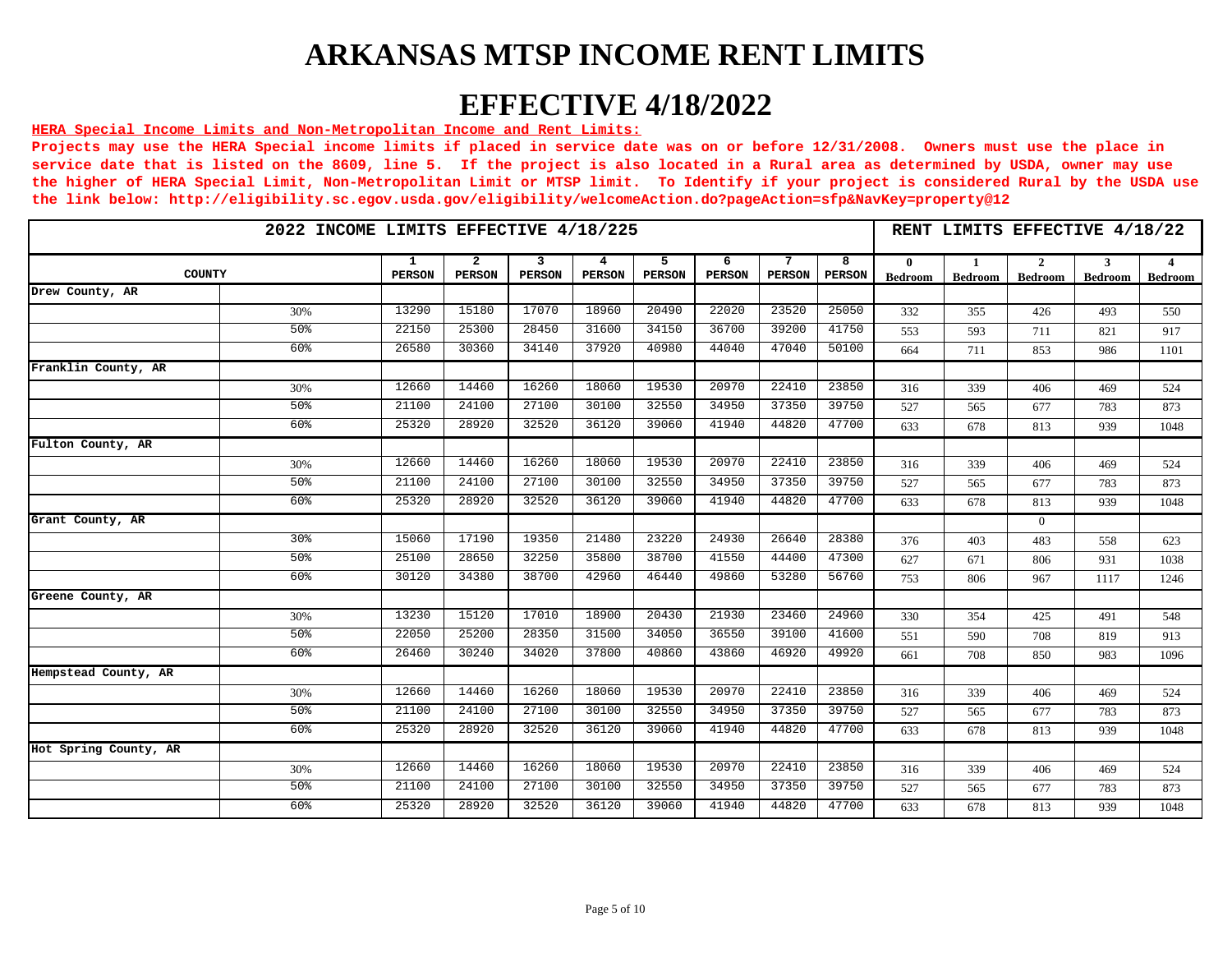## **EFFECTIVE 4/18/2022**

#### **HERA Special Income Limits and Non-Metropolitan Income and Rent Limits:**

|                         | 2022 INCOME LIMITS EFFECTIVE 4/18/225 |                    |                                 |             |                    |                    |                    |                                  |                    |                                |                                | RENT LIMITS EFFECTIVE 4/18/22    |                     |                           |
|-------------------------|---------------------------------------|--------------------|---------------------------------|-------------|--------------------|--------------------|--------------------|----------------------------------|--------------------|--------------------------------|--------------------------------|----------------------------------|---------------------|---------------------------|
| COUNTY                  |                                       | 1<br><b>PERSON</b> | $\overline{2}$<br><b>PERSON</b> | 3<br>PERSON | 4<br><b>PERSON</b> | 5<br><b>PERSON</b> | 6<br><b>PERSON</b> | $7\phantom{.0}$<br><b>PERSON</b> | 8<br><b>PERSON</b> | $\mathbf{0}$<br><b>Bedroom</b> | $\mathbf{1}$<br><b>Bedroom</b> | $\overline{2}$<br><b>Bedroom</b> | 3<br><b>Bedroom</b> | $\overline{4}$<br>Bedroom |
| Howard County, AR       |                                       |                    |                                 |             |                    |                    |                    |                                  |                    |                                |                                |                                  |                     |                           |
|                         | 30%                                   | 12660              | 14460                           | 16260       | 18060              | 19530              | 20970              | 22410                            | 23850              | 316                            | 339                            | 406                              | 469                 | 524                       |
|                         | 50 <sup>8</sup>                       | 21100              | 24100                           | 27100       | 30100              | 32550              | 34950              | 37350                            | 39750              | 527                            | 565                            | 677                              | 783                 | 873                       |
|                         | 60%                                   | 25320              | 28920                           | 32520       | 36120              | 39060              | 41940              | 44820                            | 47700              | 633                            | 678                            | 813                              | 939                 | 1048                      |
| Independence County, AR |                                       |                    |                                 |             |                    |                    |                    |                                  |                    |                                |                                |                                  |                     |                           |
|                         | 30%                                   | 12750              | 14550                           | 16380       | 18180              | 19650              | 21090              | 22560                            | 24000              | 318                            | 341                            | 409                              | 472                 | 527                       |
|                         | 50%                                   | 21250              | 24250                           | 27300       | 30300              | 32750              | 35150              | 37600                            | 40000              | 531                            | 568                            | 682                              | 788                 | 878                       |
|                         | 60 <sup>8</sup>                       | 25500              | 29100                           | 32760       | 36360              | 39300              | 42180              | 45120                            | 48000              | 637                            | 682                            | 819                              | 945                 | 1054                      |
| Izard County, AR        |                                       |                    |                                 |             |                    |                    |                    |                                  |                    |                                |                                |                                  |                     |                           |
|                         | 30%                                   | 12690              | 14520                           | 16320       | 18120              | 19590              | 21030              | 22470                            | 23940              | 317                            | 340                            | 408                              | 471                 | 525                       |
|                         | 50 <sup>8</sup>                       | 21150              | 24200                           | 27200       | 30200              | 32650              | 35050              | 37450                            | 39900              | 528                            | 566                            | 680                              | 785                 | 876                       |
|                         | 60 <sup>8</sup>                       | 25380              | 29040                           | 32640       | 36240              | 39180              | 42060              | 44940                            | 47880              | 634                            | 680                            | 816                              | 942                 | 1051                      |
| Jackson County, AR      |                                       |                    |                                 |             |                    |                    |                    |                                  |                    |                                |                                |                                  |                     |                           |
|                         | 30%                                   | 12660              | 14460                           | 16260       | 18060              | 19530              | 20970              | 22410                            | 23850              | 316                            | 339                            | 406                              | 469                 | 524                       |
|                         | 50%                                   | 21100              | 24100                           | 27100       | 30100              | 32550              | 34950              | 37350                            | 39750              | 527                            | 565                            | 677                              | 783                 | 873                       |
|                         | 60 <sup>8</sup>                       | 25320              | 28920                           | 32520       | 36120              | 39060              | 41940              | 44820                            | 47700              | 633                            | 678                            | 813                              | 939                 | 1048                      |
| Johnson County, AR      |                                       |                    |                                 |             |                    |                    |                    |                                  |                    |                                |                                |                                  |                     |                           |
|                         | 30%                                   | 12660              | 14460                           | 16260       | 18060              | 19530              | 20970              | 22410                            | 23850              | 316                            | 339                            | 406                              | 469                 | 524                       |
|                         | 50 <sub>8</sub>                       | 21100              | 24100                           | 27100       | 30100              | 32550              | 34950              | 37350                            | 39750              | 527                            | 565                            | 677                              | 783                 | 873                       |
|                         | 60 <sup>8</sup>                       | 25320              | 28920                           | 32520       | 36120              | 39060              | 41940              | 44820                            | 47700              | 633                            | 678                            | 813                              | 939                 | 1048                      |
| Lafayette County, AR    |                                       |                    |                                 |             |                    |                    |                    |                                  |                    |                                |                                |                                  |                     |                           |
|                         | 30 <sup>8</sup>                       | 12660              | 14460                           | 16260       | 18060              | 19530              | 20970              | 22410                            | 23850              | 316                            | 339                            | 406                              | 469                 | 524                       |
|                         | 50 <sup>8</sup>                       | 21100              | 24100                           | 27100       | 30100              | 32550              | 34950              | 37350                            | 39750              | 527                            | 565                            | 677                              | 783                 | 873                       |
|                         | 60 <sup>8</sup>                       | 25320              | 28920                           | 32520       | 36120              | 39060              | 41940              | 44820                            | 47700              | 633                            | 678                            | 813                              | 939                 | 1048                      |
| Lawrence County, AR     |                                       |                    |                                 |             |                    |                    |                    |                                  |                    |                                |                                |                                  |                     |                           |
|                         | 30%                                   | 12660              | 14460                           | 16260       | 18060              | 19530              | 20970              | 22410                            | 23850              | 316                            | 339                            | 406                              | 469                 | 524                       |
|                         | 50%                                   | 21100              | 24100                           | 27100       | 30100              | 32550              | 34950              | 37350                            | 39750              | 527                            | 565                            | 677                              | 783                 | 873                       |
|                         | 60%                                   | 25320              | 28920                           | 32520       | 36120              | 39060              | 41940              | 44820                            | 47700              | 633                            | 678                            | 813                              | 939                 | 1048                      |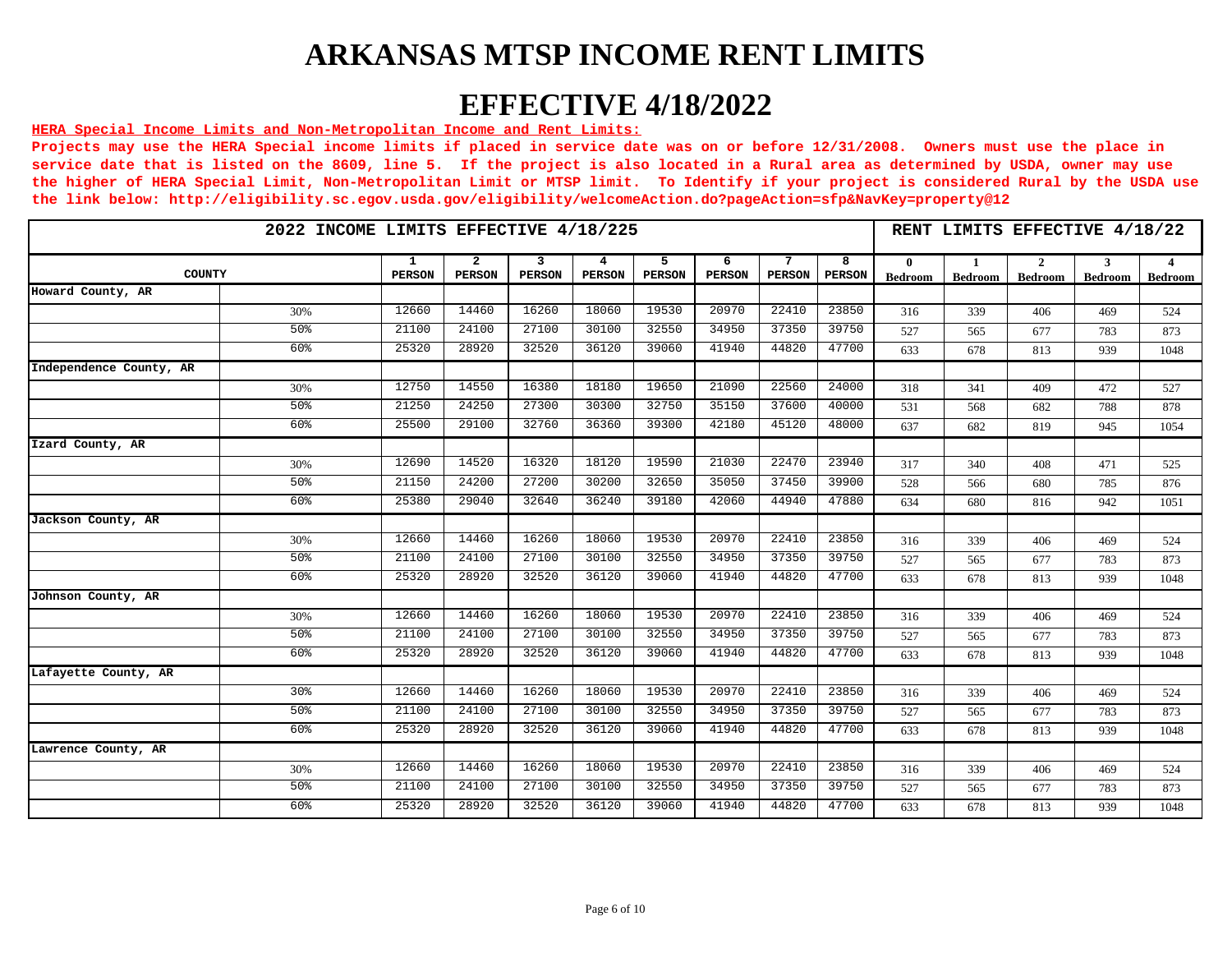## **EFFECTIVE 4/18/2022**

#### **HERA Special Income Limits and Non-Metropolitan Income and Rent Limits:**

|                                        | 2022 INCOME LIMITS EFFECTIVE 4/18/225<br>5<br>$7\phantom{.0}$<br>$\overline{a}$<br>3<br>6<br>1<br>4<br><b>COUNTY</b> |               |               |               |               |               |               |               |                    |                                |                     |                                  | RENT LIMITS EFFECTIVE 4/18/22 |                           |
|----------------------------------------|----------------------------------------------------------------------------------------------------------------------|---------------|---------------|---------------|---------------|---------------|---------------|---------------|--------------------|--------------------------------|---------------------|----------------------------------|-------------------------------|---------------------------|
|                                        |                                                                                                                      | <b>PERSON</b> | <b>PERSON</b> | <b>PERSON</b> | <b>PERSON</b> | <b>PERSON</b> | <b>PERSON</b> | <b>PERSON</b> | 8<br><b>PERSON</b> | $\mathbf{0}$<br><b>Bedroom</b> | 1<br><b>Bedroom</b> | $\overline{2}$<br><b>Bedroom</b> | $\mathbf{3}$<br>Bedroom       | $\overline{4}$<br>Bedroom |
| Lee County, AR                         |                                                                                                                      |               |               |               |               |               |               |               |                    |                                |                     |                                  |                               |                           |
|                                        | 30%                                                                                                                  | 12660         | 14460         | 16260         | 18060         | 19530         | 20970         | 22410         | 23850              | 316                            | 339                 | 406                              | 469                           | 524                       |
|                                        | 50 <sup>8</sup>                                                                                                      | 21100         | 24100         | 27100         | 30100         | 32550         | 34950         | 37350         | 39750              | 527                            | 565                 | 677                              | 783                           | 873                       |
|                                        | 60%                                                                                                                  | 25320         | 28920         | 32520         | 36120         | 39060         | 41940         | 44820         | 47700              | 633                            | 678                 | 813                              | 939                           | 1048                      |
| Little River County, AR<br><b>HMFA</b> |                                                                                                                      |               |               |               |               |               |               |               |                    |                                |                     |                                  |                               |                           |
|                                        | 30 <sup>8</sup>                                                                                                      | 13440         | 15360         | 17280         | 19200         | 20760         | 22290         | 23820         | 25350              | 336                            | 360                 | 432                              | 499                           | 557                       |
|                                        | 50 <sup>8</sup>                                                                                                      | 22400         | 25600         | 28800         | 32000         | 34600         | 37150         | 39700         | 42250              | 560                            | 600                 | 720                              | 832                           | 928                       |
|                                        | 60 <sup>8</sup>                                                                                                      | 26880         | 30720         | 34560         | 38400         | 41520         | 44580         | 47640         | 50700              | 672                            | 720                 | 864                              | 999                           | 1114                      |
| Logan County, AR                       |                                                                                                                      |               |               |               |               |               |               |               |                    |                                |                     |                                  |                               |                           |
|                                        | 30%                                                                                                                  | 12660         | 14460         | 16260         | 18060         | 19530         | 20970         | 22410         | 23850              | 316                            | 339                 | 406                              | 469                           | 524                       |
|                                        | 50 <sup>8</sup>                                                                                                      | 21100         | 24100         | 27100         | 30100         | 32550         | 34950         | 37350         | 39750              | 527                            | 565                 | 677                              | 783                           | 873                       |
|                                        | 60%                                                                                                                  | 25320         | 28920         | 32520         | 36120         | 39060         | 41940         | 44820         | 47700              | 633                            | 678                 | 813                              | 939                           | 1048                      |
| Marion County, AR                      |                                                                                                                      |               |               |               |               |               |               |               |                    |                                |                     |                                  |                               |                           |
|                                        | 30 <sup>8</sup>                                                                                                      | 12660         | 14460         | 16260         | 18060         | 19530         | 20970         | 22410         | 23850              | 316                            | 339                 | 406                              | 469                           | 524                       |
|                                        | 50%                                                                                                                  | 21100         | 24100         | 27100         | 30100         | 32550         | 34950         | 37350         | 39750              | 527                            | 565                 | 677                              | 783                           | 873                       |
|                                        | 60%                                                                                                                  | 25320         | 28920         | 32520         | 36120         | 39060         | 41940         | 44820         | 47700              | 633                            | 678                 | 813                              | 939                           | 1048                      |
| Mississippi County, AR                 |                                                                                                                      |               |               |               |               |               |               |               |                    |                                |                     |                                  |                               |                           |
|                                        | 30 <sup>8</sup>                                                                                                      | 12660         | 14460         | 16260         | 18060         | 19530         | 20970         | 22410         | 23850              | 316                            | 339                 | 406                              | 469                           | 524                       |
|                                        | 50 <sup>8</sup>                                                                                                      | 21100         | 24100         | 27100         | 30100         | 32550         | 34950         | 37350         | 39750              | 527                            | 565                 | 677                              | 783                           | 873                       |
|                                        | 60%                                                                                                                  | 25320         | 28920         | 32520         | 36120         | 39060         | 41940         | 44820         | 47700              | 633                            | 678                 | 813                              | 939                           | 1048                      |
| Monroe County, AR                      |                                                                                                                      |               |               |               |               |               |               |               |                    |                                |                     |                                  |                               |                           |
|                                        | 30 <sup>8</sup>                                                                                                      | 12660         | 14460         | 16260         | 18060         | 19530         | 20970         | 22410         | 23850              | 316                            | 339                 | 406                              | 469                           | 524                       |
|                                        | 50%                                                                                                                  | 21100         | 24100         | 27100         | 30100         | 32550         | 34950         | 37350         | 39750              | 527                            | 565                 | 677                              | 783                           | 873                       |
|                                        | 60%                                                                                                                  | 25320         | 28920         | 32520         | 36120         | 39060         | 41940         | 44820         | 47700              | 633                            | 678                 | 813                              | 939                           | 1048                      |
| Montgomery County, AR                  |                                                                                                                      |               |               |               |               |               |               |               |                    |                                |                     |                                  | $\Omega$                      |                           |
|                                        | 30 <sup>8</sup>                                                                                                      | 12660         | 14460         | 16260         | 18060         | 19530         | 20970         | 22410         | 23850              | 316                            | 339                 | 406                              | 469                           | 524                       |
|                                        | 50 <sup>8</sup>                                                                                                      | 21100         | 24100         | 27100         | 30100         | 32550         | 34950         | 37350         | 39750              | 527                            | 565                 | 677                              | 783                           | 873                       |
|                                        | 60%                                                                                                                  | 25320         | 28920         | 32520         | 36120         | 39060         | 41940         | 44820         | 47700              | 633                            | 678                 | 813                              | 939                           | 1048                      |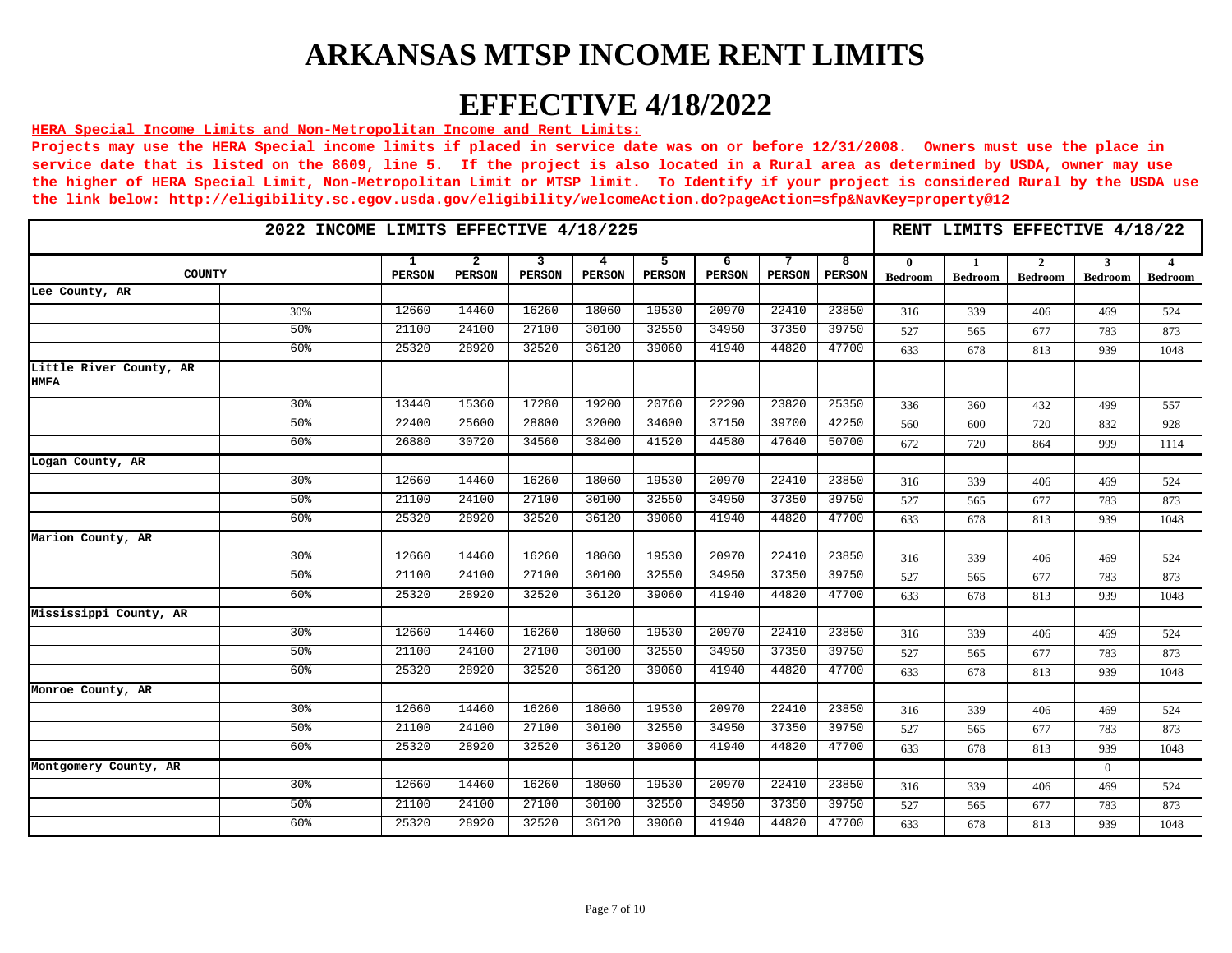## **EFFECTIVE 4/18/2022**

#### **HERA Special Income Limits and Non-Metropolitan Income and Rent Limits:**

|                     | 2022 INCOME LIMITS EFFECTIVE 4/18/225<br>5<br>7<br>-2<br>3<br>6<br>1<br>4<br>COUNTY<br><b>PERSON</b><br><b>PERSON</b><br><b>PERSON</b><br><b>PERSON</b><br><b>PERSON</b><br><b>PERSON</b><br><b>PERSON</b> |       |       |       |       |       |       |                    |                                |                                |                                  |                     |                           |
|---------------------|------------------------------------------------------------------------------------------------------------------------------------------------------------------------------------------------------------|-------|-------|-------|-------|-------|-------|--------------------|--------------------------------|--------------------------------|----------------------------------|---------------------|---------------------------|
|                     |                                                                                                                                                                                                            |       |       |       |       |       |       | 8<br><b>PERSON</b> | $\mathbf{0}$<br><b>Bedroom</b> | $\mathbf{1}$<br><b>Bedroom</b> | $\overline{2}$<br><b>Bedroom</b> | 3<br><b>Bedroom</b> | $\overline{4}$<br>Bedroom |
| Nevada County, AR   |                                                                                                                                                                                                            |       |       |       |       |       |       |                    |                                |                                |                                  |                     |                           |
| 30 <sup>8</sup>     | 12660                                                                                                                                                                                                      | 14460 | 16260 | 18060 | 19530 | 20970 | 22410 | 23850              | 316                            | 339                            | 406                              | 469                 | 524                       |
| 50 <sup>o</sup>     | 21100                                                                                                                                                                                                      | 24100 | 27100 | 30100 | 32550 | 34950 | 37350 | 39750              | 527                            | 565                            | 677                              | 783                 | 873                       |
| 60%                 | 25320                                                                                                                                                                                                      | 28920 | 32520 | 36120 | 39060 | 41940 | 44820 | 47700              | 633                            | 678                            | 813                              | 939                 | 1048                      |
| Newton County, AR   |                                                                                                                                                                                                            |       |       |       |       |       |       |                    |                                |                                |                                  |                     |                           |
| 30 <sup>8</sup>     | 12660                                                                                                                                                                                                      | 14460 | 16260 | 18060 | 19530 | 20970 | 22410 | 23850              | 316                            | 339                            | 406                              | 469                 | 524                       |
| 50%                 | 21100                                                                                                                                                                                                      | 24100 | 27100 | 30100 | 32550 | 34950 | 37350 | 39750              | 527                            | 565                            | 677                              | 783                 | 873                       |
| 60 <sup>8</sup>     | 25320                                                                                                                                                                                                      | 28920 | 32520 | 36120 | 39060 | 41940 | 44820 | 47700              | 633                            | 678                            | 813                              | 939                 | 1048                      |
| Ouachita County, AR |                                                                                                                                                                                                            |       |       |       |       |       |       |                    |                                |                                |                                  |                     |                           |
| 30%                 | 12660                                                                                                                                                                                                      | 14460 | 16260 | 18060 | 19530 | 20970 | 22410 | 23850              | 316                            | 339                            | 406                              | 469                 | 524                       |
| 50 <sup>8</sup>     | 21100                                                                                                                                                                                                      | 24100 | 27100 | 30100 | 32550 | 34950 | 37350 | 39750              | 527                            | 565                            | 677                              | 783                 | 873                       |
| 60 <sup>8</sup>     | 25320                                                                                                                                                                                                      | 28920 | 32520 | 36120 | 39060 | 41940 | 44820 | 47700              | 633                            | 678                            | 813                              | 939                 | 1048                      |
| Phillips County, AR |                                                                                                                                                                                                            |       |       |       |       |       |       |                    |                                |                                |                                  |                     |                           |
| 30 <sup>8</sup>     | 12660                                                                                                                                                                                                      | 14460 | 16260 | 18060 | 19530 | 20970 | 22410 | 23850              | 316                            | 339                            | 406                              | 469                 | 524                       |
| 50%                 | 21100                                                                                                                                                                                                      | 24100 | 27100 | 30100 | 32550 | 34950 | 37350 | 39750              | 527                            | 565                            | 677                              | 783                 | 873                       |
| 60 <sup>8</sup>     | 25320                                                                                                                                                                                                      | 28920 | 32520 | 36120 | 39060 | 41940 | 44820 | 47700              | 633                            | 678                            | 813                              | 939                 | 1048                      |
| Pike County, AR     |                                                                                                                                                                                                            |       |       |       |       |       |       |                    |                                |                                |                                  |                     |                           |
| 30%                 | 12660                                                                                                                                                                                                      | 14460 | 16260 | 18060 | 19530 | 20970 | 22410 | 23850              | 316                            | 339                            | 406                              | 469                 | 524                       |
| 50%                 | 21100                                                                                                                                                                                                      | 24100 | 27100 | 30100 | 32550 | 34950 | 37350 | 39750              | 527                            | 565                            | 677                              | 783                 | 873                       |
| 60 <sup>8</sup>     | 25320                                                                                                                                                                                                      | 28920 | 32520 | 36120 | 39060 | 41940 | 44820 | 47700              | 633                            | 678                            | 813                              | 939                 | 1048                      |
| Poinsett County, AR |                                                                                                                                                                                                            |       |       |       |       |       |       |                    |                                |                                |                                  |                     |                           |
| 30 <sup>8</sup>     | 12660                                                                                                                                                                                                      | 14460 | 16260 | 18060 | 19530 | 20970 | 22410 | 23850              | 316                            | 339                            | 406                              | 469                 | 524                       |
| 50 <sup>8</sup>     | 21100                                                                                                                                                                                                      | 24100 | 27100 | 30100 | 32550 | 34950 | 37350 | 39750              | 527                            | 565                            | 677                              | 783                 | 873                       |
| 60 <sup>8</sup>     | 25320                                                                                                                                                                                                      | 28920 | 32520 | 36120 | 39060 | 41940 | 44820 | 47700              | 633                            | 678                            | 813                              | 939                 | 1048                      |
| Polk County, AR     |                                                                                                                                                                                                            |       |       |       |       |       |       |                    |                                |                                |                                  |                     |                           |
| 30 <sup>8</sup>     | 12660                                                                                                                                                                                                      | 14460 | 16260 | 18060 | 19530 | 20970 | 22410 | 23850              | 316                            | 339                            | 406                              | 469                 | 524                       |
| 50%                 | 21100                                                                                                                                                                                                      | 24100 | 27100 | 30100 | 32550 | 34950 | 37350 | 39750              | 527                            | 565                            | 677                              | 783                 | 873                       |
| 60 <sup>8</sup>     | 25320                                                                                                                                                                                                      | 28920 | 32520 | 36120 | 39060 | 41940 | 44820 | 47700              | 633                            | 678                            | 813                              | 939                 | 1048                      |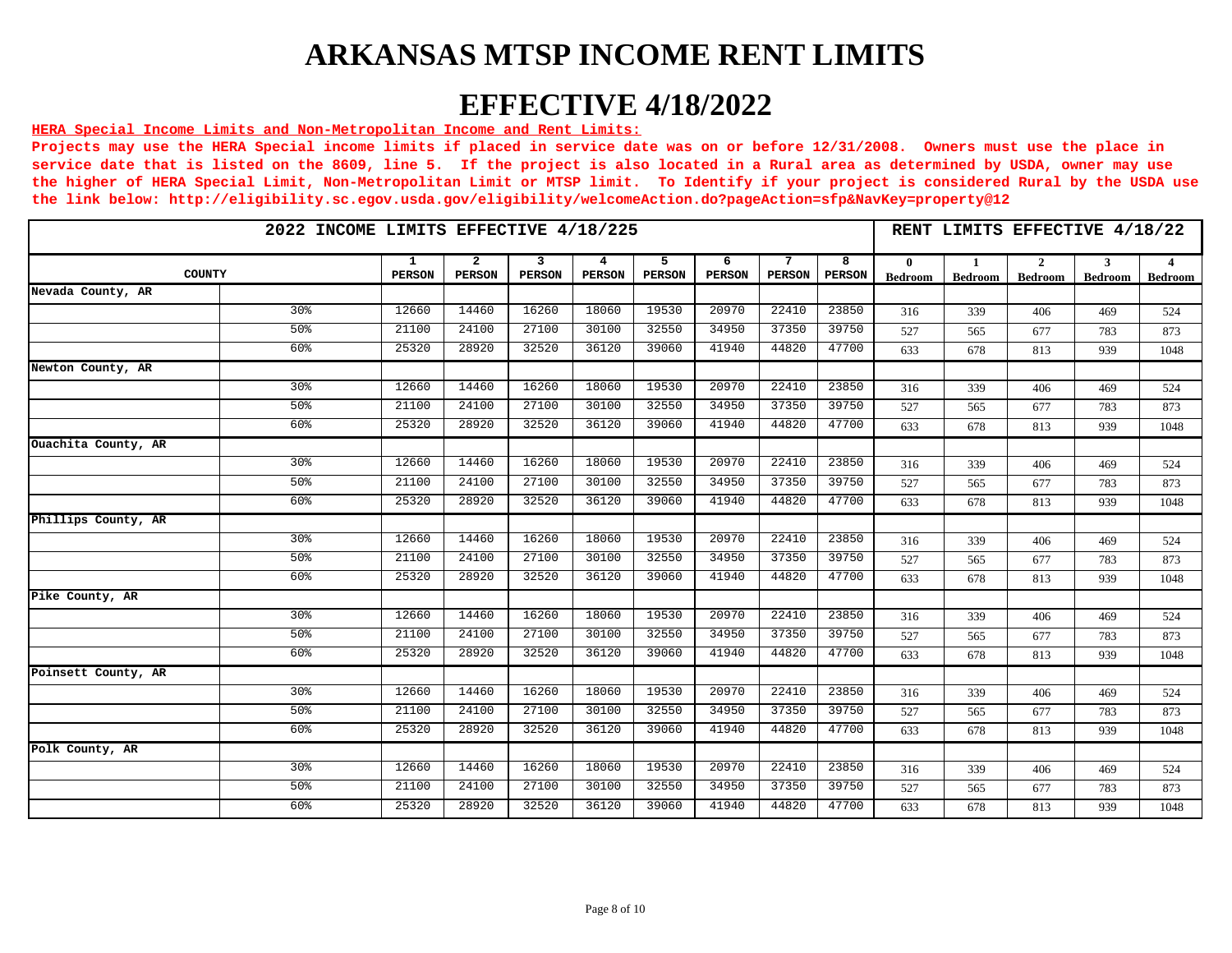## **EFFECTIVE 4/18/2022**

#### **HERA Special Income Limits and Non-Metropolitan Income and Rent Limits:**

|                     | 2022 INCOME LIMITS EFFECTIVE 4/18/225<br>5<br>$7\phantom{.0}$<br>-2<br>3<br>6<br>1<br>4<br>COUNTY<br><b>PERSON</b><br><b>PERSON</b><br><b>PERSON</b><br><b>PERSON</b><br><b>PERSON</b><br><b>PERSON</b><br><b>PERSON</b> |       |       |       |       |       |       |                    |                                |                                |                                  |                     |                           |
|---------------------|--------------------------------------------------------------------------------------------------------------------------------------------------------------------------------------------------------------------------|-------|-------|-------|-------|-------|-------|--------------------|--------------------------------|--------------------------------|----------------------------------|---------------------|---------------------------|
|                     |                                                                                                                                                                                                                          |       |       |       |       |       |       | 8<br><b>PERSON</b> | $\mathbf{0}$<br><b>Bedroom</b> | $\mathbf{1}$<br><b>Bedroom</b> | $\overline{2}$<br><b>Bedroom</b> | 3<br><b>Bedroom</b> | $\overline{4}$<br>Bedroom |
| Pope County, AR     |                                                                                                                                                                                                                          |       |       |       |       |       |       |                    |                                |                                |                                  |                     |                           |
| 30 <sup>8</sup>     | 12720                                                                                                                                                                                                                    | 14520 | 16350 | 18150 | 19620 | 21060 | 22530 | 23970              | 318                            | 340                            | 408                              | 472                 | 526                       |
| 50 <sup>o</sup>     | 21200                                                                                                                                                                                                                    | 24200 | 27250 | 30250 | 32700 | 35100 | 37550 | 39950              | 530                            | 567                            | 681                              | 786                 | 877                       |
| 60%                 | 25440                                                                                                                                                                                                                    | 29040 | 32700 | 36300 | 39240 | 42120 | 45060 | 47940              | 636                            | 681                            | 817                              | 944                 | 1053                      |
| Prairie County, AR  |                                                                                                                                                                                                                          |       |       |       |       |       |       |                    |                                |                                |                                  |                     |                           |
| 30 <sup>8</sup>     | 12720                                                                                                                                                                                                                    | 14520 | 16350 | 18150 | 19710 | 21060 | 22530 | 23970              | 318                            | 340                            | 408                              | 473                 | 526                       |
| 50%                 | 21200                                                                                                                                                                                                                    | 24200 | 27250 | 30250 | 32700 | 35100 | 37550 | 39950              | 530                            | 567                            | 681                              | 786                 | 877                       |
| 60 <sup>8</sup>     | 25440                                                                                                                                                                                                                    | 29040 | 32700 | 36300 | 39420 | 42120 | 45060 | 47940              | 636                            | 681                            | 817                              | 946                 | 1053                      |
| Randolph County, AR |                                                                                                                                                                                                                          |       |       |       |       |       |       |                    |                                |                                |                                  |                     |                           |
| 30%                 | 12660                                                                                                                                                                                                                    | 14460 | 16260 | 18060 | 19530 | 20970 | 22410 | 23850              | 316                            | 339                            | 406                              | 469                 | 524                       |
| 50 <sup>8</sup>     | 21100                                                                                                                                                                                                                    | 24100 | 27100 | 30100 | 32550 | 34950 | 37350 | 39750              | 527                            | 565                            | 677                              | 783                 | 873                       |
| 60 <sup>8</sup>     | 25320                                                                                                                                                                                                                    | 28920 | 32520 | 36120 | 39060 | 41940 | 44820 | 47700              | 633                            | 678                            | 813                              | 939                 | 1048                      |
| Scott County, AR    |                                                                                                                                                                                                                          |       |       |       |       |       |       |                    |                                |                                |                                  |                     |                           |
| 30%                 | 12660                                                                                                                                                                                                                    | 14460 | 16260 | 18060 | 19530 | 20970 | 22410 | 23850              | 316                            | 339                            | 406                              | 469                 | 524                       |
| 50%                 | 21100                                                                                                                                                                                                                    | 24100 | 27100 | 30100 | 32550 | 34950 | 37350 | 39750              | 527                            | 565                            | 677                              | 783                 | 873                       |
| 60 <sup>8</sup>     | 25320                                                                                                                                                                                                                    | 28920 | 32520 | 36120 | 39060 | 41940 | 44820 | 47700              | 633                            | 678                            | 813                              | 939                 | 1048                      |
| Searcy County, AR   |                                                                                                                                                                                                                          |       |       |       |       |       |       |                    |                                |                                |                                  |                     |                           |
| 30%                 | 12660                                                                                                                                                                                                                    | 14460 | 16260 | 18060 | 19530 | 20970 | 22410 | 23850              | 316                            | 339                            | 406                              | 469                 | 524                       |
| 50%                 | 21100                                                                                                                                                                                                                    | 24100 | 27100 | 30100 | 32550 | 34950 | 37350 | 39750              | 527                            | 565                            | 677                              | 783                 | 873                       |
| 60 <sup>8</sup>     | 25320                                                                                                                                                                                                                    | 28920 | 32520 | 36120 | 39060 | 41940 | 44820 | 47700              | 633                            | 678                            | 813                              | 939                 | 1048                      |
| Sevier County, AR   |                                                                                                                                                                                                                          |       |       |       |       |       |       |                    |                                |                                |                                  |                     |                           |
| 30%                 | 12870                                                                                                                                                                                                                    | 14700 | 16530 | 18360 | 19830 | 21300 | 22770 | 24240              | 321                            | 344                            | 413                              | 477                 | 532                       |
| 50 <sup>8</sup>     | 21450                                                                                                                                                                                                                    | 24500 | 27550 | 30600 | 33050 | 35500 | 37950 | 40400              | 536                            | 574                            | 688                              | 795                 | 887                       |
| 60 <sup>8</sup>     | 25740                                                                                                                                                                                                                    | 29400 | 33060 | 36720 | 39660 | 42600 | 45540 | 48480              | 643                            | 689                            | 826                              | 954                 | 1065                      |
| Sharp County, AR    |                                                                                                                                                                                                                          |       |       |       |       |       |       |                    |                                |                                |                                  |                     |                           |
| 30%                 | 12660                                                                                                                                                                                                                    | 14460 | 16260 | 18060 | 19530 | 20970 | 22410 | 23850              | 316                            | 339                            | 406                              | 469                 | 524                       |
| 50%                 | 21100                                                                                                                                                                                                                    | 24100 | 27100 | 30100 | 32550 | 34950 | 37350 | 39750              | 527                            | 565                            | 677                              | 783                 | 873                       |
| 60 <sup>8</sup>     | 25320                                                                                                                                                                                                                    | 28920 | 32520 | 36120 | 39060 | 41940 | 44820 | 47700              | 633                            | 678                            | 813                              | 939                 | 1048                      |